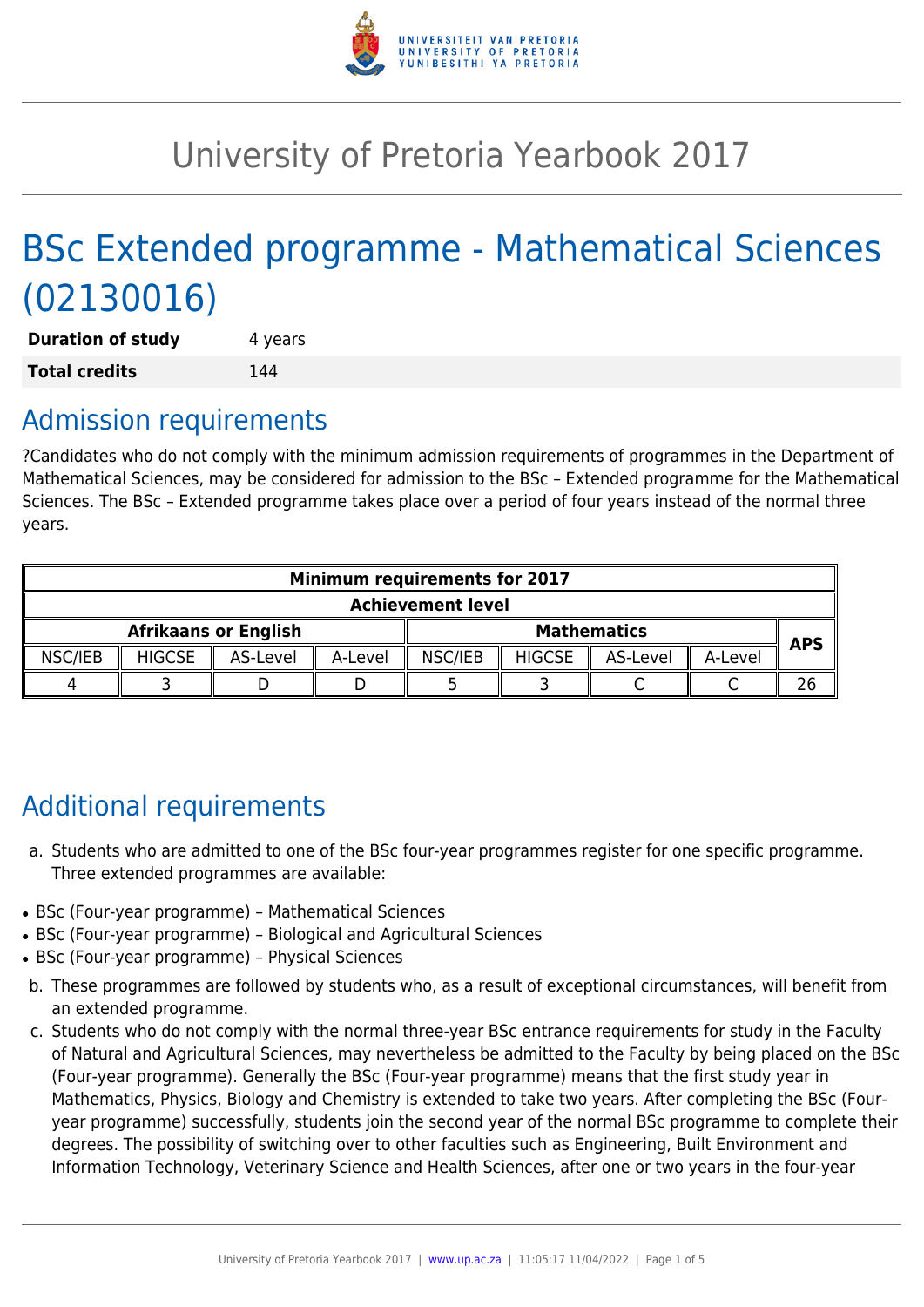

programme, exists. This depends on selection rules and other conditions stipulated by the other faculties.

- d. Students who wish to follow one of the BSc four-year programmes will be subjected to an Institutional Proficiency Test and will be considered for admission by the Admissions Committee. Information in this regard is available at the Client Services Centre.
- e. Applications for admission to the BSc (Four-year programme) should be submitted before 30 September each year. Details are obtainable from the Student Administration at the Faculty of Natural and Agricultural Sciences.
- f. The rules and regulations applicable to the normal study programmes apply mutatis mutandis to the BSc (Four-year programme), with exceptions as indicated in the regulations pertaining to the BSc (Four-year programme). For instance, students placed in the BSc (Four-year programme) must have a National Senior Certificate with admission for degree purposes.
- g. An admissions committee considers applications for the BSc (Four-year programme) annually. Regarding subject choices, admitted students are individually placed on the BSc (Four-year programme) according to their prospective field of study. Students may NOT change this placement without the permission of the Chairperson of the admissions committee.

# Other programme-specific information

The Dean may, on the recommendation of the programme manager, approve deviations with regard to the composition of the study programme.

Please note: Where elective modules are not specified, these may be chosen from any modules appearing in the list of modules.

It remains the student's responsibility to acertain, prior to registration, whether they comply with the prerequisites of the modules they want to register for.

The prerequisites are listed in the alphabetical list of modules.

# Promotion to next study year

### **Academic promotion requirements**

It is expected of students who register for the first year of the BSc (Four-year programme) to pass all the prescribed modules of the first year.

It is expected of students accepted into the BSc (Four-year programme) to finish a complete corresponding BSc first year within the two years of enrolment in the BSc (Four-year programme). Students who do not show progress during the first semester of the first year will be referred to the Admissions Committee of the Faculty.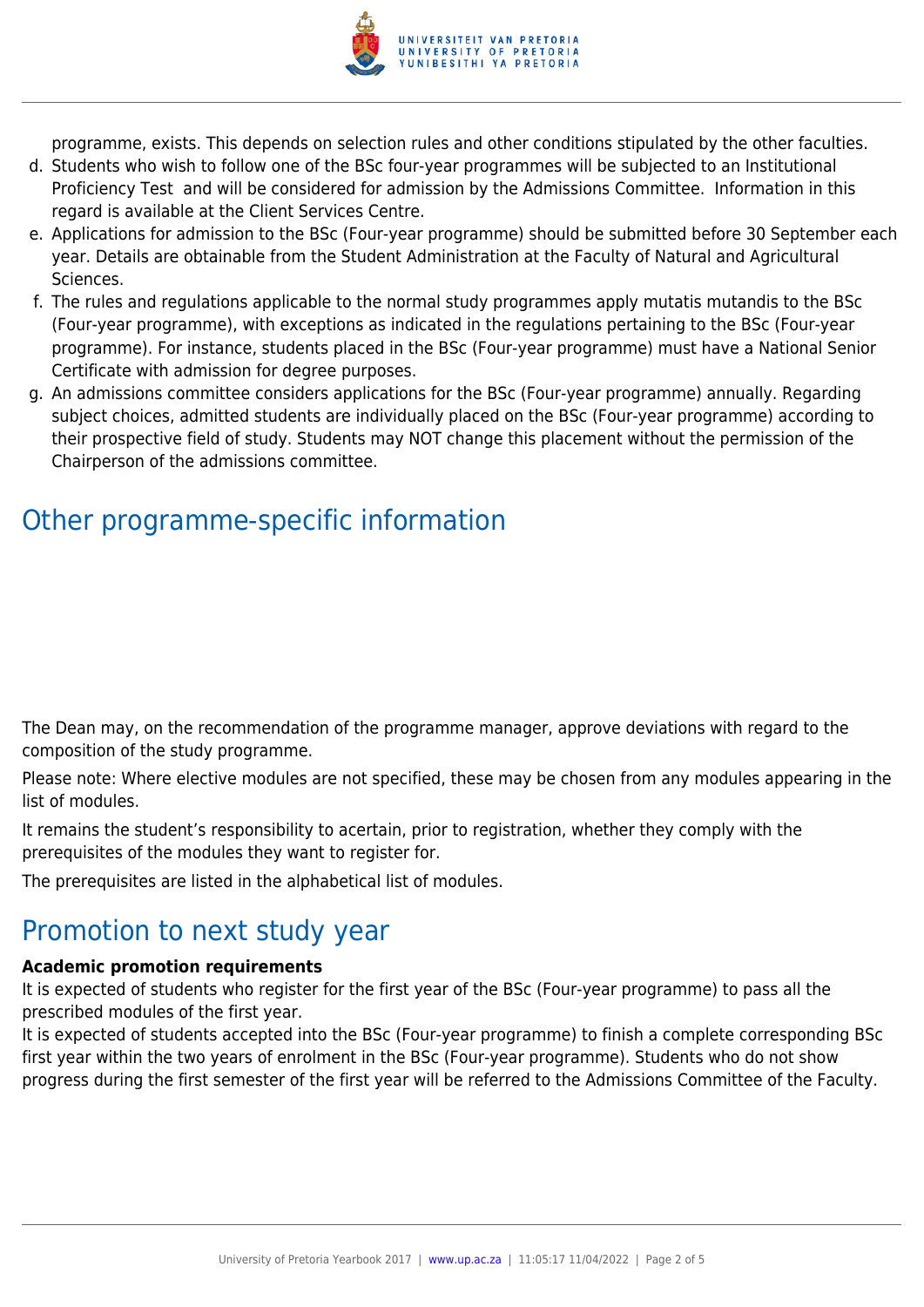

# Curriculum: Year 1

### **Minimum credits: 88**

### **Minimum credits:**

Fundamental  $= 24$ 

 $Core = 32$ 

 $Electric = 32$ 

### **Additional information:**

Students register for either one of the following elective combinations

- First semester PHY133 and CMY133, second semester PHY143 and CMY143
- First semester FRK133 and OBS133, second semester FRK143 and OBS143.

### **NB Students may register for an extended module only once.**

## **Fundamental modules**

[Language, life and study skills 133](https://www.up.ac.za/yearbooks/2017/modules/view/LST 133) (LST 133) - Credits: 8.00 [Language, life and study skills 143](https://www.up.ac.za/yearbooks/2017/modules/view/LST 143) (LST 143) - Credits: 8.00 [Academic information management 111](https://www.up.ac.za/yearbooks/2017/modules/view/AIM 111) (AIM 111) - Credits: 4.00 [Academic information management 121](https://www.up.ac.za/yearbooks/2017/modules/view/AIM 121) (AIM 121) - Credits: 4.00 [Academic orientation 120](https://www.up.ac.za/yearbooks/2017/modules/view/UPO 120) (UPO 120) - Credits: 0.00

# **Core modules**

[Precalculus 133](https://www.up.ac.za/yearbooks/2017/modules/view/WTW 133) (WTW 133) - Credits: 8.00 [Calculus 143](https://www.up.ac.za/yearbooks/2017/modules/view/WTW 143) (WTW 143) - Credits: 8.00 [Mathematical statistics 133](https://www.up.ac.za/yearbooks/2017/modules/view/WST 133) (WST 133) - Credits: 8.00 [Mathematical statistics 143](https://www.up.ac.za/yearbooks/2017/modules/view/WST 143) (WST 143) - Credits: 8.00

# **Elective modules**

[Chemistry 133](https://www.up.ac.za/yearbooks/2017/modules/view/CMY 133) (CMY 133) - Credits: 8.00 [Chemistry 143](https://www.up.ac.za/yearbooks/2017/modules/view/CMY 143) (CMY 143) - Credits: 8.00 [Physics 133](https://www.up.ac.za/yearbooks/2017/modules/view/PHY 133) (PHY 133) - Credits: 8.00 [Physics 143](https://www.up.ac.za/yearbooks/2017/modules/view/PHY 143) (PHY 143) - Credits: 8.00 [Financial accounting 133](https://www.up.ac.za/yearbooks/2017/modules/view/FRK 133) (FRK 133) - Credits: 8.00 [Financial accounting 143](https://www.up.ac.za/yearbooks/2017/modules/view/FRK 143) (FRK 143) - Credits: 8.00 [Business management 133](https://www.up.ac.za/yearbooks/2017/modules/view/OBS 133) (OBS 133) - Credits: 8.00 [Business management 143](https://www.up.ac.za/yearbooks/2017/modules/view/OBS 143) (OBS 143) - Credits: 8.00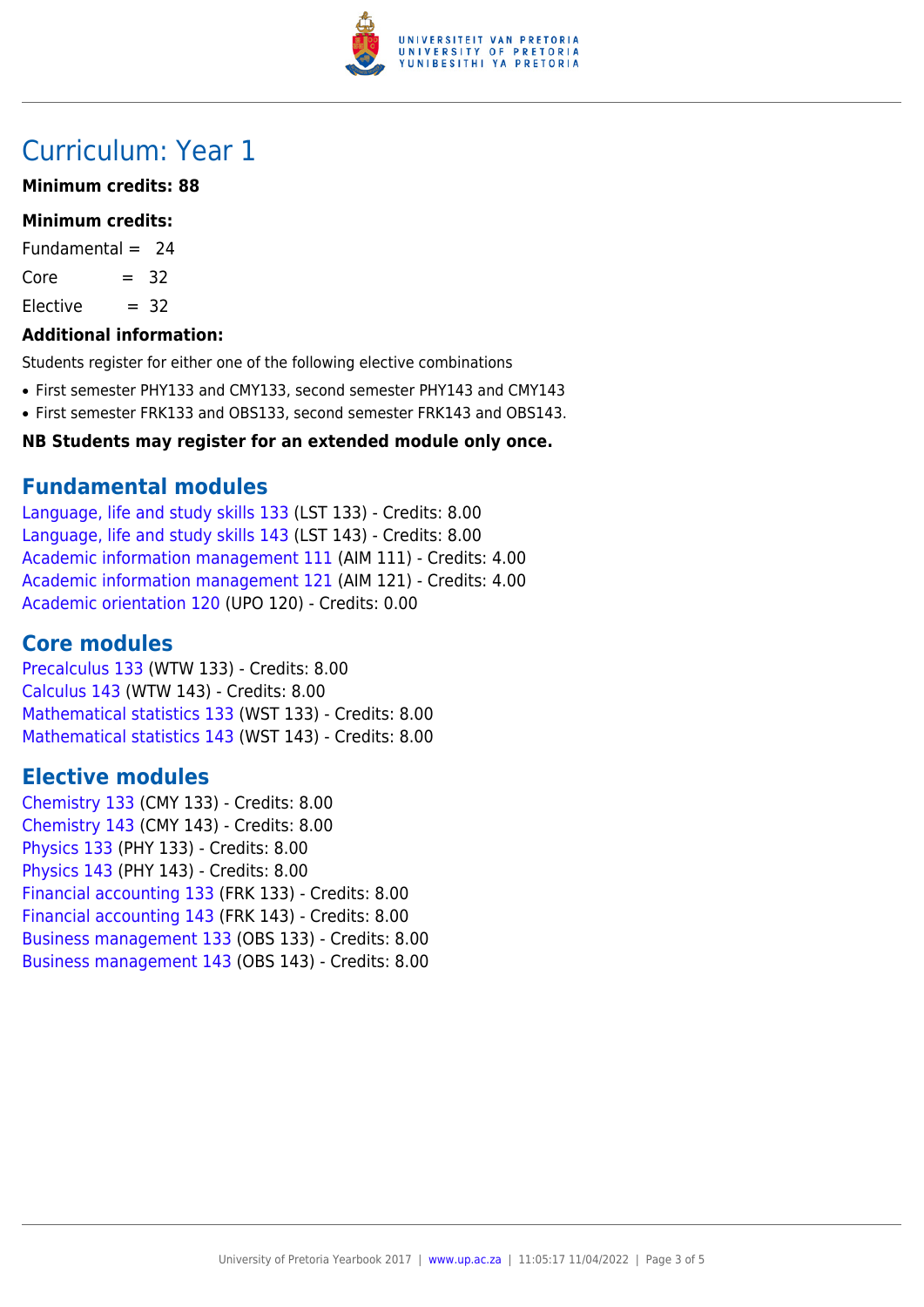

# Curriculum: Year 2

### **Minimum credits: 28**

#### **Minimum credits:**

 $Core = 16$ 

 $E$ lective  $=$  According to BSc programme of choice

**Additional information:**

#### **Possible third semester electives:** CMY 154, PHY 153

#### **NB Students may register for an extended module only once.**

With regard to the rest of the third-semester modules(second year, first semester) and the second-semester, prescribed modules must be selected from the normal BSc programme of the student's choice.

#### **Equivelent modules:**

Chemistry extended modules: CMY 133, CMY 143 and CMY 154: Equivelent to BSc module CMY 117 Physics extended modules: PHY 133, PHY 143 and PHY 153: Equivelent to BSc module PHY 114 Mathematics extended modules: WTW 133, WTW 143 and WTW 153: Equivelent to BSc module WTW 114 Mathematical Statistics extended modules: WST 133, WST 143 and WST 153: Equivelent to BSc module WST 111

## **Core modules**

[Calculus 153](https://www.up.ac.za/yearbooks/2017/modules/view/WTW 153) (WTW 153) - Credits: 8.00 [Mathematical statistics 153](https://www.up.ac.za/yearbooks/2017/modules/view/WST 153) (WST 153) - Credits: 8.00

## **Elective modules**

[Chemistry 154](https://www.up.ac.za/yearbooks/2017/modules/view/CMY 154) (CMY 154) - Credits: 8.00 [Program design: Introduction 110](https://www.up.ac.za/yearbooks/2017/modules/view/COS 110) (COS 110) - Credits: 16.00 [Economics 113](https://www.up.ac.za/yearbooks/2017/modules/view/EKN 113) (EKN 113) - Credits: 15.00 [Economics 123](https://www.up.ac.za/yearbooks/2017/modules/view/EKN 123) (EKN 123) - Credits: 15.00 [Financial management 120](https://www.up.ac.za/yearbooks/2017/modules/view/FBS 120) (FBS 120) - Credits: 10.00 [Physics 153](https://www.up.ac.za/yearbooks/2017/modules/view/PHY 153) (PHY 153) - Credits: 8.00 [Mathematical statistics 121](https://www.up.ac.za/yearbooks/2017/modules/view/WST 121) (WST 121) - Credits: 16.00 [Discrete structures 115](https://www.up.ac.za/yearbooks/2017/modules/view/WTW 115) (WTW 115) - Credits: 8.00 [Numerical analysis 123](https://www.up.ac.za/yearbooks/2017/modules/view/WTW 123) (WTW 123) - Credits: 8.00 [Mathematical modelling 152](https://www.up.ac.za/yearbooks/2017/modules/view/WTW 152) (WTW 152) - Credits: 8.00 [Dynamical processes 162](https://www.up.ac.za/yearbooks/2017/modules/view/WTW 162) (WTW 162) - Credits: 8.00 [Financial management 112](https://www.up.ac.za/yearbooks/2017/modules/view/FBS 112) (FBS 112) - Credits: 10.00 [Financial management 122](https://www.up.ac.za/yearbooks/2017/modules/view/FBS 122) (FBS 122) - Credits: 10.00